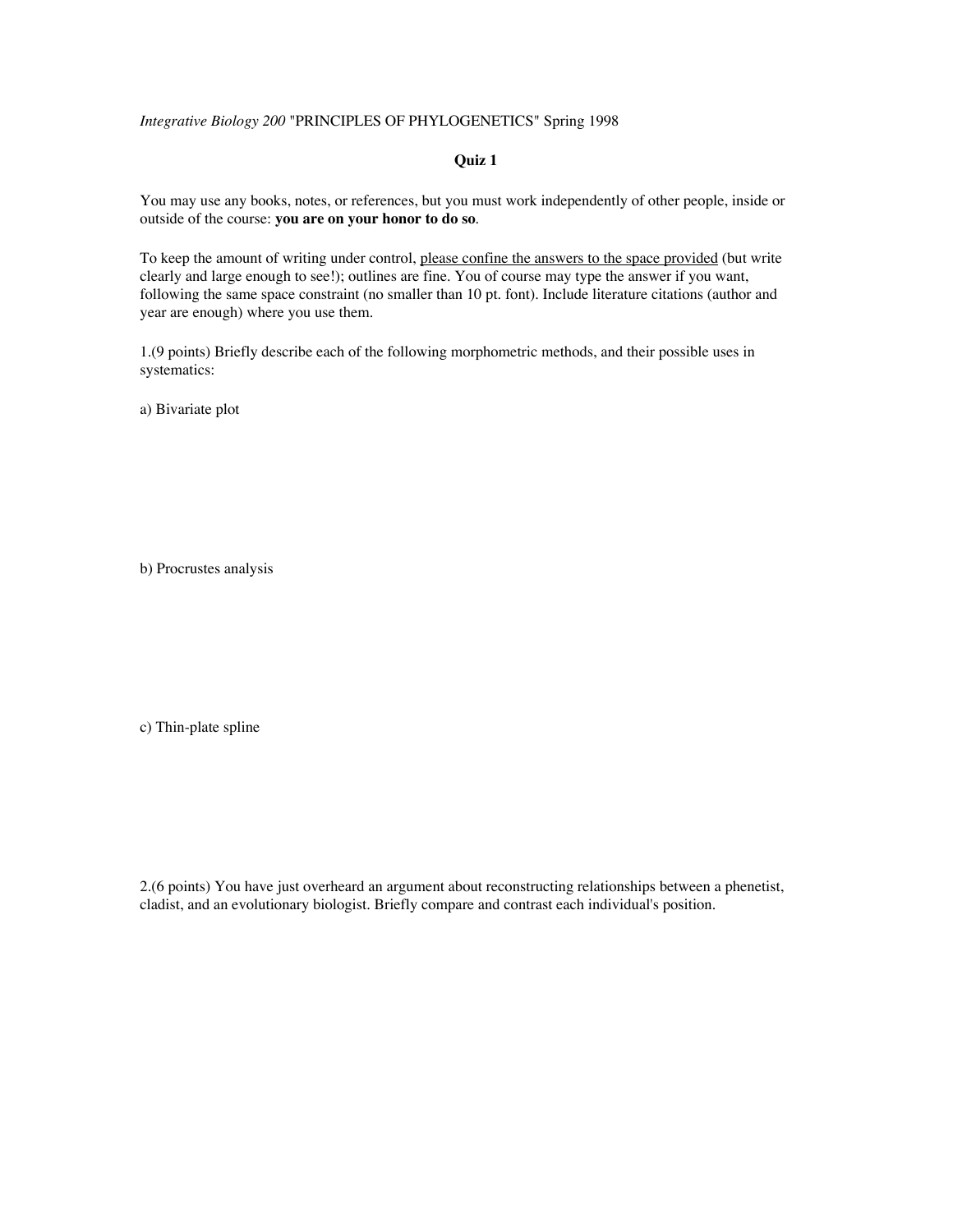3. (5 points) How is it possible that branch lengths on a tree produced using UPGMA may not agree with branch lengths calculated directly from the distance matrix?

4. (5 points) What is the difference between divisive and agglomerative clustering methods? Give one example of each.

5.(20 points) What are the general attributes of a "good" taxonomic character? Give: a) A list with a fewsentence explanation of each criterion; b) An indication of particular problems faced by morphological and DNA-sequence data for each criterion.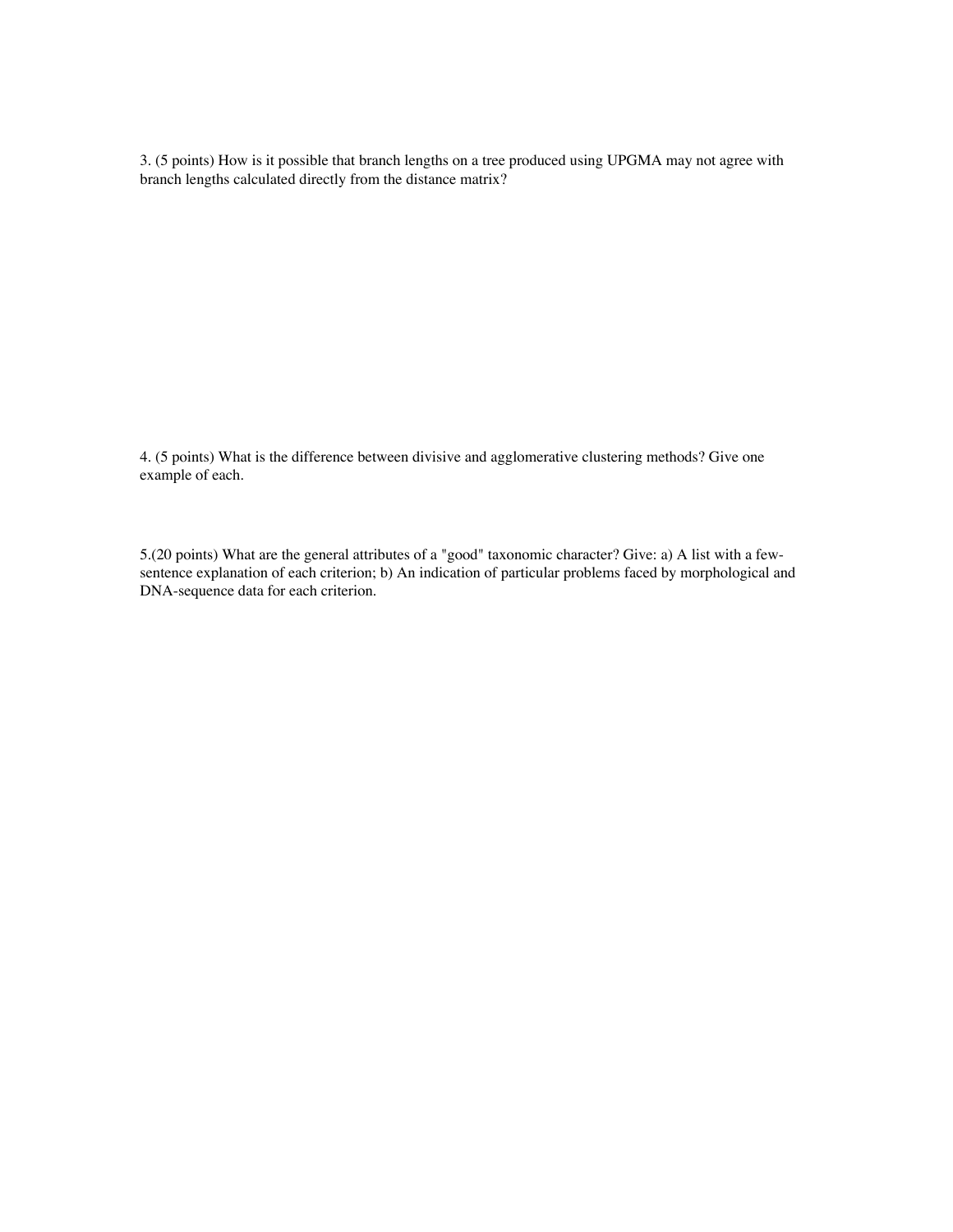6. (5 points) You have constructed a tree using the parsimony criterion and a second tree using the largest clique found in your data by compatibility analysis. Why might your two trees have different topologies?

7. (10 points) Briefly define the following terms:

DNA hybridization

Step matrix

Manhattan distance

Retention index

transversion

character weighting

epistemology

The alternating sister group rule

Dollo parsimony

Median state rule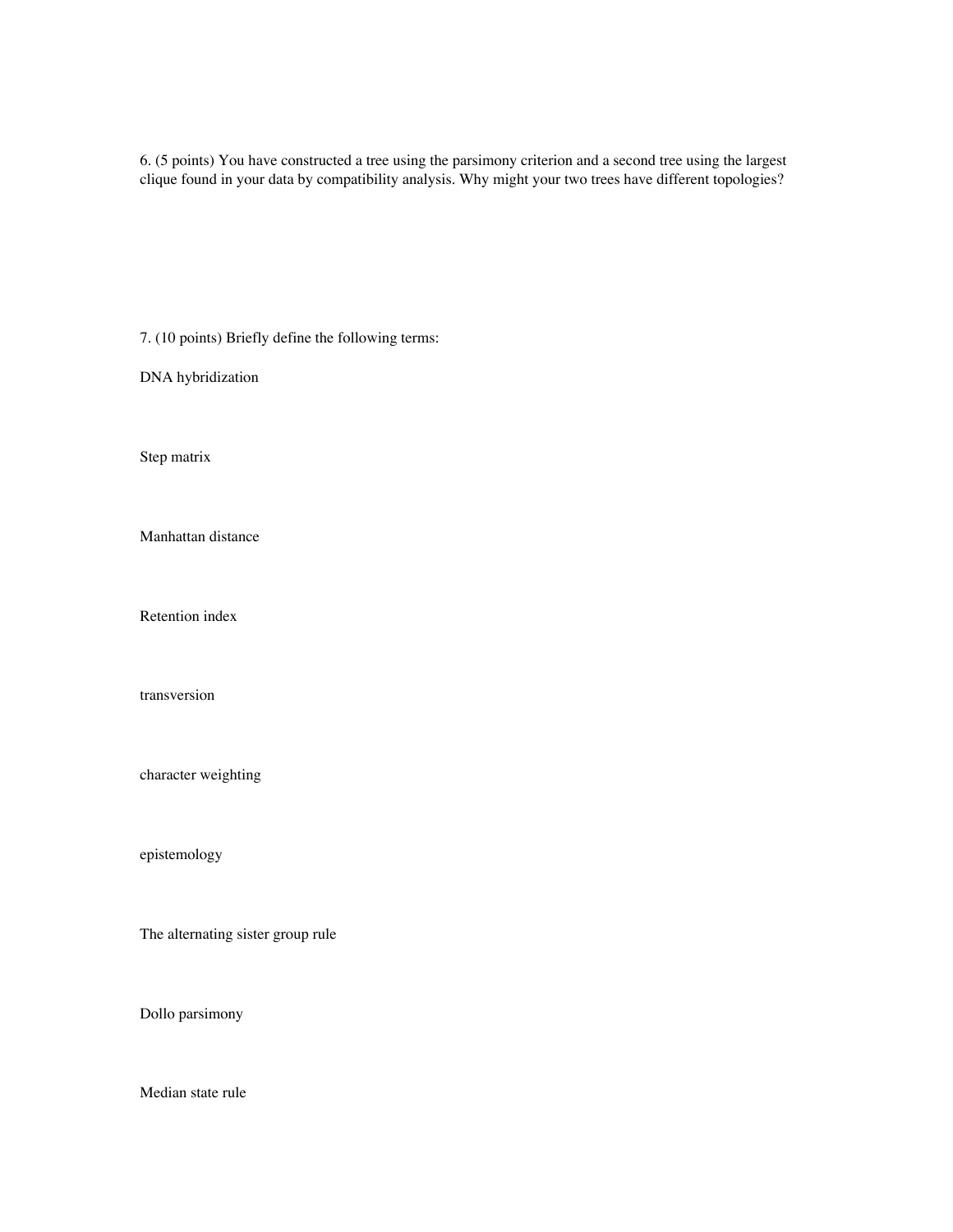8. (20 points) Briefly contrast the following pairs of terms (Use diagrams if they help):

maximum likelihood vs. maximum parsimony

Strict consensus trees vs. majority-rule consensus trees

transformational vs. taxic homology

Lundberg rooting vs. outgroup rooting

decay index vs. bootstrap support

9. (10 points) Quantitative, continuous characters are an intially attractive set of potential characters that seem often to contain phylogenetic signal. Discuss why they are so difficult to use. When can they be included in an analysis? How?